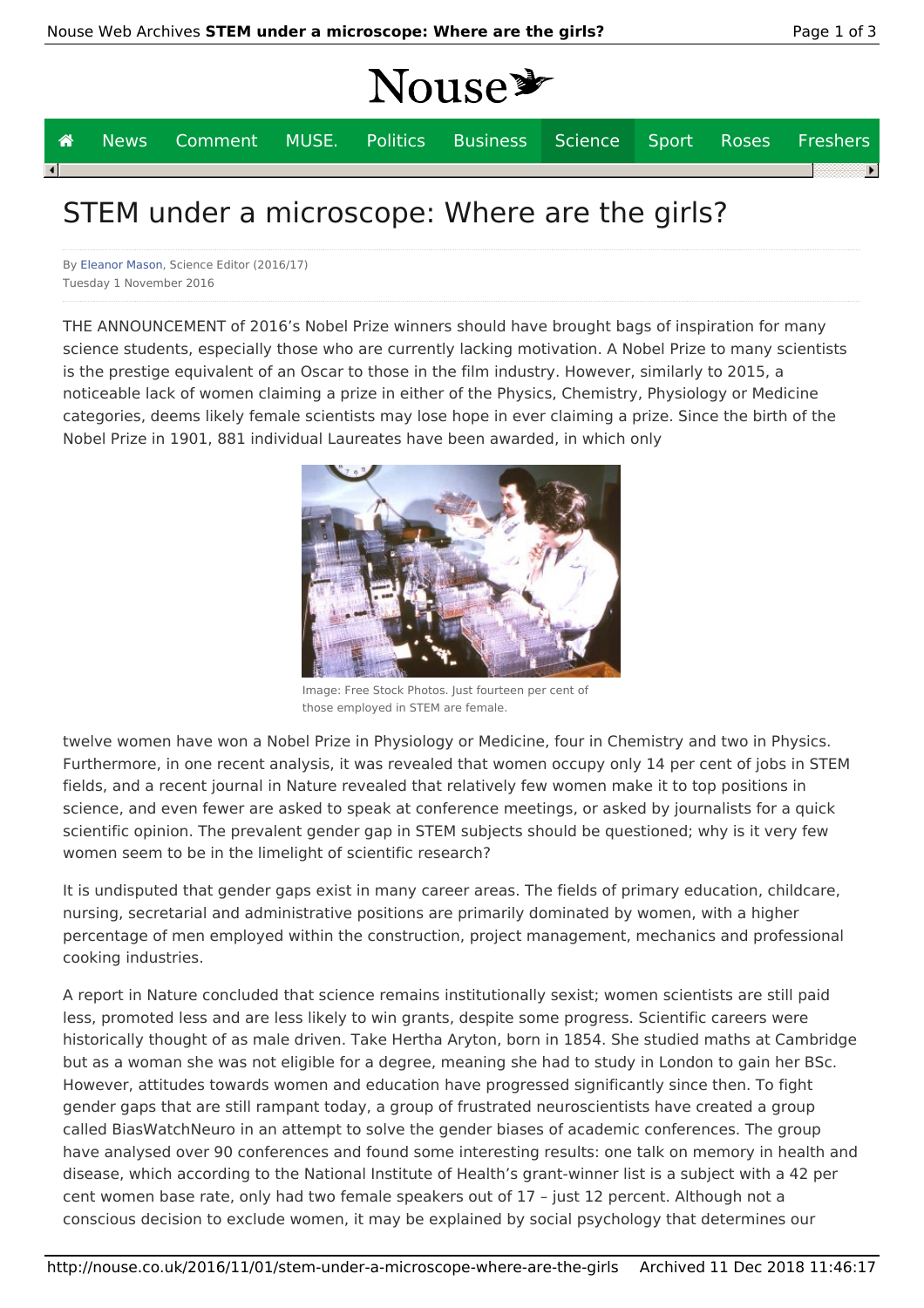#### Nouse Web Archives **STEM under a microscope: Where are the girls?** Page 2 of 3

unconscious biases. Although, with BiasWatchNeuro spreading the word on the issue, progress is being made in some conferences.

From an educational perspective, there are roughly equal numbers of males and females studying Chemistry at A-Level, but males dominate in other STEM subjects, except Biology. At undergraduate level, males dominate Engineering and Technology, Computer Science and Architecture courses whereas females dominate in Medicine, Veterinary Science and agricultural subjects, according to a 2014 WISE paper. At postgraduate level, the number of women appears to decline throughout STEM subjects. Fewer than 14 per cent of those employed (including all health care professions) are female. Maybe the issue is not that not enough women are studying science at university, but fewer are continuing into scientific careers, or more are dropping out in the early stages of their career.

There is a glimmer of hope. The University of York's Chemistry department became the first UK Department of Chemistry to obtain Gold Athena SWAN in 2007. The Biology Department holds Gold and Physics Silver. The Athena SWAN awards recognise commitment to tackling inequality in higher education. The award celebrates positive practice in recruiting, retaining and supporting the careers of women in STEM fields.

So, should we leave it to natural progression, or are groups such as BiasWatchNeuro fundamental for improvements necessary for the representation of women in science, and to ensure female role models are easily accessible for aspiring scientists? If so, could this be applied to other sectors where gender gaps are prevalent?

|--|

| Most Read | Discussed                                                                        |
|-----------|----------------------------------------------------------------------------------|
|           | 1. A closer look at Pot Noodles                                                  |
|           | 2. The York flood fiasco: Where did all the water come from?                     |
|           | 3. Fishing methods are devastating seas                                          |
|           | 4. Revolutionary biotech to combat deadly diseases                               |
|           | 5. World Penguin Day: Overfishing and climate change impacts penguin populations |
|           | 6. What is the environmental impact of print media?                              |

### Write for Nouse Science

Get in touch with the editors

Join the Facebook group

## More in Science Revolutionary biotech to combat deadly diseases Could a snake have legs? Climate change is producing deadlier disasters Fishing methods are devastating seas Poaching is driving vulnerable species to the brink